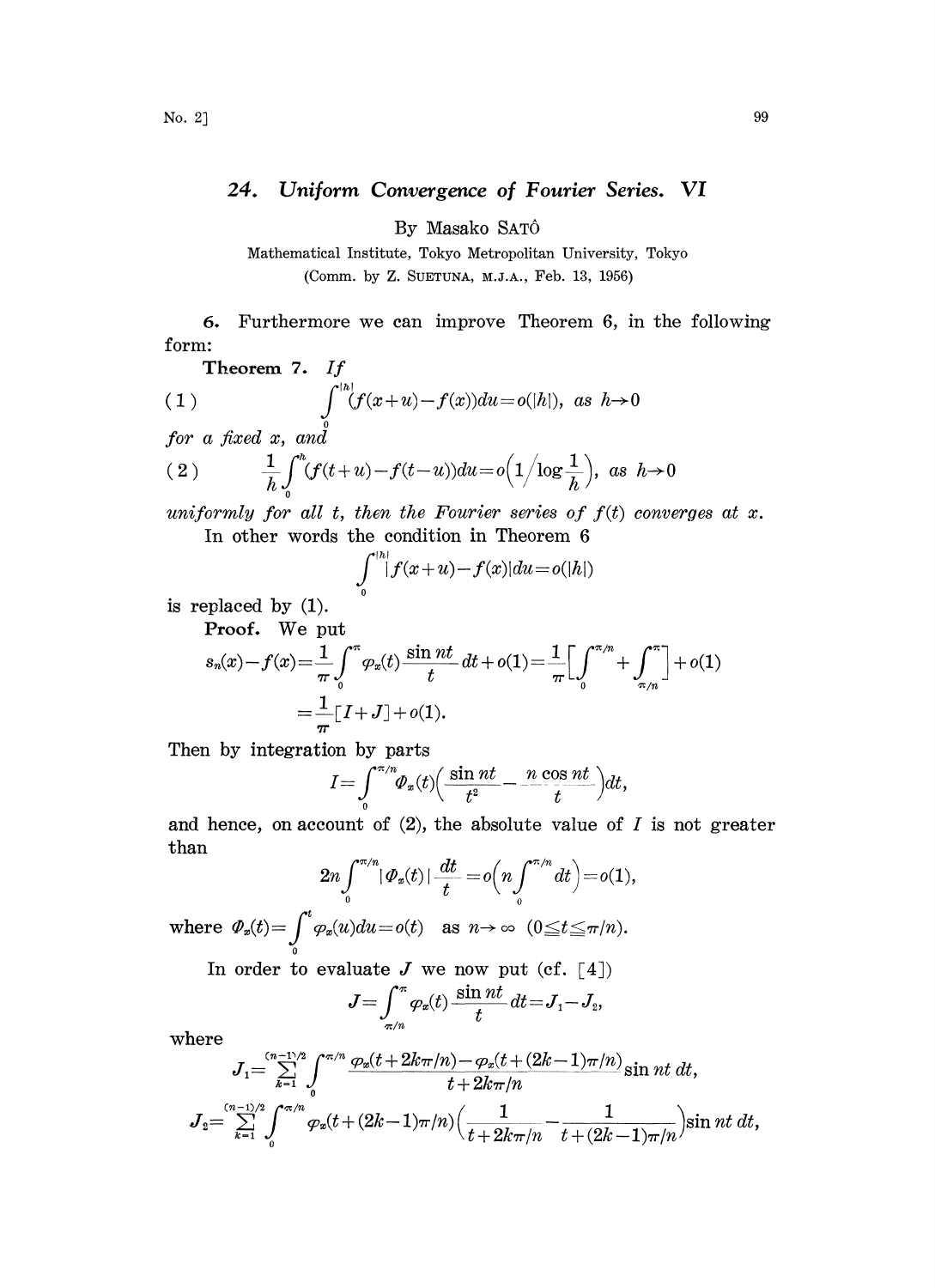and further we divide  $J_1$  into two parts as follows:

$$
J_{1} = \sum_{k=1}^{(n-1)/2} \left[ \int_{0}^{\pi/n} \frac{\varphi_{x}(t+2k\pi/n) - \varphi_{x}(t+(2k-1)\pi/n)}{2k\pi/n} \sin nt \ dt \right. \\ - \int_{0}^{\pi/n} \frac{\varphi_{x}(t+2k\pi/n) - \varphi_{x}(t+(2k-1)\pi/n)}{(t+2k\pi/n) \cdot 2k\pi/n} t \sin nt \ dt \right]
$$
  
=  $J_{11} - J_{12}$ .

We write

$$
J_{11} = \sum_{k=1}^{(n-1)/2} \frac{n}{2k\pi} \left[ \int_0^{\pi/n} [f(x+t+2k\pi/n) - f(x+t+(2k-1)\pi/n)] \sin nt \, dt + \int_0^{\pi/1} [f(x-t-2k\pi/n) - f(x-t-(2k-1)\pi/n)] \sin nt \, dt \right]
$$
  
= 
$$
\sum_{k=1}^{(n-1)/2} \frac{n}{2k\pi} \left[ J_{11}^1 + J_{11}^2 \right],
$$

then

$$
J_{11}^{1} = \int_{0}^{\pi/2n} [f(x + 2k\pi/n + t) - f(x + (2k - 1)\pi/n + t)] \sin nt \, dt
$$
  
+ 
$$
\int_{0}^{\pi/2n} [f(x + 2k\pi/n + (\pi/n - t)) - f(x + (2k - 1)\pi/n + (\pi/n - t))] \sin nt \, dt
$$
  
= 
$$
\int_{0}^{\pi/2n} [f(x + 2k\pi/n + t) - f(x + 2k\pi/n - t)] \sin nt \, dt
$$
  
- 
$$
\int_{0}^{\pi/2n} [f(x + (2k - 1)\pi/n + t) - f(x + (2k + 1)\pi/n - t)] \sin nt \, dt
$$
  
= 
$$
\int_{0}^{\pi/2n} [f(\xi + t) - f(\xi - t)] \sin nt \, dt - \int_{\pi/2n}^{\pi/2n} [f(\xi + \tau) - f(\xi - \tau)] \sin nt \, dt
$$
  
= 
$$
2 \int_{0}^{\pi/2n} [f(\xi + t) - f(\xi - t)] \sin nt \, dt - \int_{0}^{\pi/2n} [f(\xi + t) - f(\xi - t)] \sin nt \, dt
$$
  
where  $\xi = x + 2k\pi/n$ ,  $\tau = t - \pi/n$ . By integration by parts and (2)  

$$
\int_{0}^{\pi/2n} (f(\xi + t) - f(\xi - t)) \sin nt \, dt = \left[ \sin nt \int_{0}^{t} (f(\xi + u) - f(\xi - u)) \, du \right]_{0}^{\pi/2n}
$$
  
- 
$$
n \int_{0}^{\pi/2n} \cos nt \, dt \int_{0}^{t} (f(\xi + u) - f(\xi - u)) \, du
$$
  
= 
$$
o(1/n \log n) + o\left(n \int_{0}^{\pi/2n} \frac{t}{\log 1/t} \, dt\right) = o(1/n \log n),
$$

and similarly

$$
\int_{0}^{\pi/n} (f(\xi+t) - f(\xi-t)) \sin nt \ dt = o(1/n \log n).
$$

Hence we have

$$
\sum_{k=1}^{(n-1)/2}\frac{n}{2k\pi}J_{11}^1\!=\!\!\sum_{k=1}^{(n-1)/2}\frac{n}{k}o\!\left(\frac{1}{n\log n}\right)\!=\!o\!\left(\frac{1}{\log n}\sum_{k=1}^{(n-1)/2}\!\!\frac{1}{k}\right)\!=\!o(1),
$$

and quite similarly  $\sum_{k=1}^{(n-1)/2} \frac{n}{2k\pi} J_{11}^2 = o(1)$ , thus we get  $J_{11} = o(1)$ .

100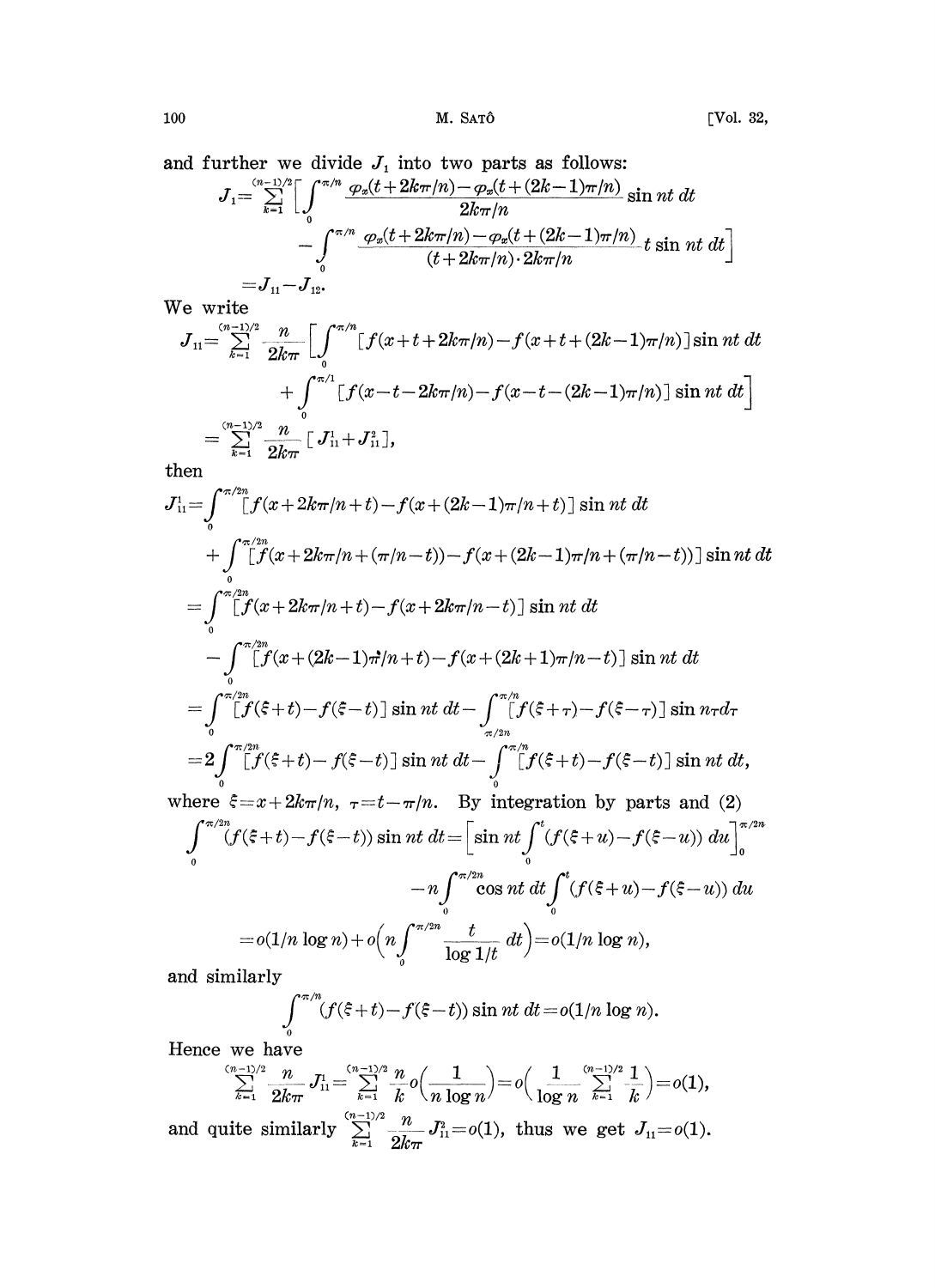On the other hand we pu

$$
J_{12} = \sum_{k=1}^{(n-1)/2} \frac{n}{2k\pi} \Biggl[ \int_0^{\pi/n} \frac{f(x+t+2k\pi/n) - f(x+t+(2k-1)\pi/n)}{t+2k\pi/n} t \sin nt \, dt + \int_0^{\pi/n} \frac{f(x-t-2k\pi/n) - f(x-t-(2k-1)\pi/n)}{t+2k\pi/n} t \sin nt \, dt \Biggr]
$$
  
=  $\sum_{k=1}^{(n-1)/2} \frac{n}{2k\pi} \Biggl[ J_{12}^1 + J_{12}^2 \Biggr],$ 

then by integration by parts and (2), we have

$$
J_{12}^{r} = -\int_{0}^{\pi/n} F_x(t) \frac{(2k\pi/n)\sin nt + nt^2\cos nt + 2k\pi t\cos nt}{(t + 2k\pi/n)^2} dt
$$
  
since  

$$
\sum_{n=1}^{(n-1)/2} \frac{n}{\sum_{n=1}^{n} J_{12}^{n}} = \sum_{n=1}^{(n-1)/2} \left(\frac{n}{n}\right)^3 \int_{0}^{\pi/n} (1 - \ln nt^2 + 4tk) dt
$$

and hence

$$
\sum_{k=1}^{(n-1)/2} \frac{n}{2k\pi} J_{12}^1 = \sum_{k=1}^{(n-1)/2} \left(\frac{n}{k}\right)^3 \int_0^{\pi/n} o\left(\frac{1}{n \log n}\right) (nt^2 + 4tk) dt
$$
  
=  $o\left(\frac{n^3}{n \log n} \sum_{k=1}^n \frac{1}{k^3} \left(\frac{1}{n^3} + \frac{k}{n^2}\right)\right) = o\left(\frac{1}{\log n} \sum_{k=1}^n \frac{1}{k^2}\right) = o(1),$   
where  $F_x(t) = \int_0^t f(x + u + 2k\pi/n) - f(x + u + (2k - 1)\pi/n) du = o(1/n \log n)$   
uniformly for  $x$  and  $k$  as  $n \to \infty$  ( $0 \le t \le \pi/n$ ). In the same way we

 $\text{get } \sum_{k=1}^{(n-1)/2} \frac{n}{2k\pi} J_{12}^2 {=} o(1), \text{ thus we have } J_{12} {=} o(1).$ 

Finally we shall prove  $J_2=o(1)$ . By Abel's lemma

$$
\displaystyle J_2\!\!=\!\sum\limits_{k=1}^{(n-1)/2}\int\limits_0^{\pi/n}\!\sum\limits_{j=k}^n\!\Big(\frac{1}{t\!+\!2j\pi/n}-\frac{1}{t\!+\!(2j\!-\!1)\pi/n}\Big)\\ \!\!\cdot\!\big(\!\varphi_x\!(t\!+\!(2k\!-\!1)\pi/n)\!-\!\varphi_x\!(t\!+\!(2k\!-\!3)\pi/n)\big)\sin nt\,dt\\ \!\!\!+\!\!\int\limits_0^{\pi/n}\!\sum\limits_{j=1}^n\!\Big(\frac{1}{t\!+\!2j\pi/n}-\frac{1}{t\!+\!(2j\!-\!1)\pi/n}\Big)\!\varphi_x\!(t\!+\!\pi/n)\sin nt\,dt\\ \!\!\!=\!\!J_{21}\!+\!\widetilde{J}_{22},\\
$$

say. Then by integration by parts

$$
J_{21} = -\sum_{k=1}^{(n-1)/2} \frac{\pi}{n} \int_0^{\pi/n} \left[ \int_0^t (\varphi_x(u + (2k-1)\pi/n) - \varphi_x(u + (2k-3)\pi/n)) du \right]
$$
  

$$
\sum_{j=k}^n \left( \frac{n \cos nt}{(t + 2j\pi/n)(t + (2j-1)\pi/n)} - \frac{\sin nt (2t + (4j-1)\pi/n)}{(t + 2j\pi/n)^2 (t + (2j-1)\pi/n)^2} \right) dt,
$$
  
hence  

$$
J_{21} = \sum_{k=1}^{(n-1)/2} \frac{\pi}{n} \int_0^{\pi/n} \sum_{k=1}^n \left( \frac{n^3}{n} + \frac{n^3}{n^2} \right) \varphi\left(\frac{1}{n}\right) dt
$$

whence

$$
\begin{array}{l} \displaystyle J_{21} \!\!\!\!\! = \!\!\! \sum\limits_{k=1}^{(n-1)/2} \frac{\pi}{n} \int\limits_{0}^{\pi/n} \!\! \sum\limits_{j=k}^{n} \!\! \left( \frac{n^3}{j^2} + \frac{n^3}{j^3} \right) \! o\!\left( \!\frac{1}{n \log n} \!\right) \! dt \\ \displaystyle \!= \! o\!\left( \!\sum\limits_{k=1}^{n} \!\! \frac{1}{\log n} \! \sum\limits_{j=k}^{n} \!\! \frac{1}{j^2} \right) \!\!= \! o\!\left( \frac{1}{\log n} \sum\limits_{k=1}^{n} \!\! \frac{1}{k} \right) \!\!= \! o(1), \end{array}
$$

by condition  $(2)$ . Furthermore, we have also by integration by parts

$$
J_{22} = -\frac{\pi}{n} \int_0^{\pi/n} \bigg[ \int_0^t \varphi_x(u + \pi/n) du \bigg]
$$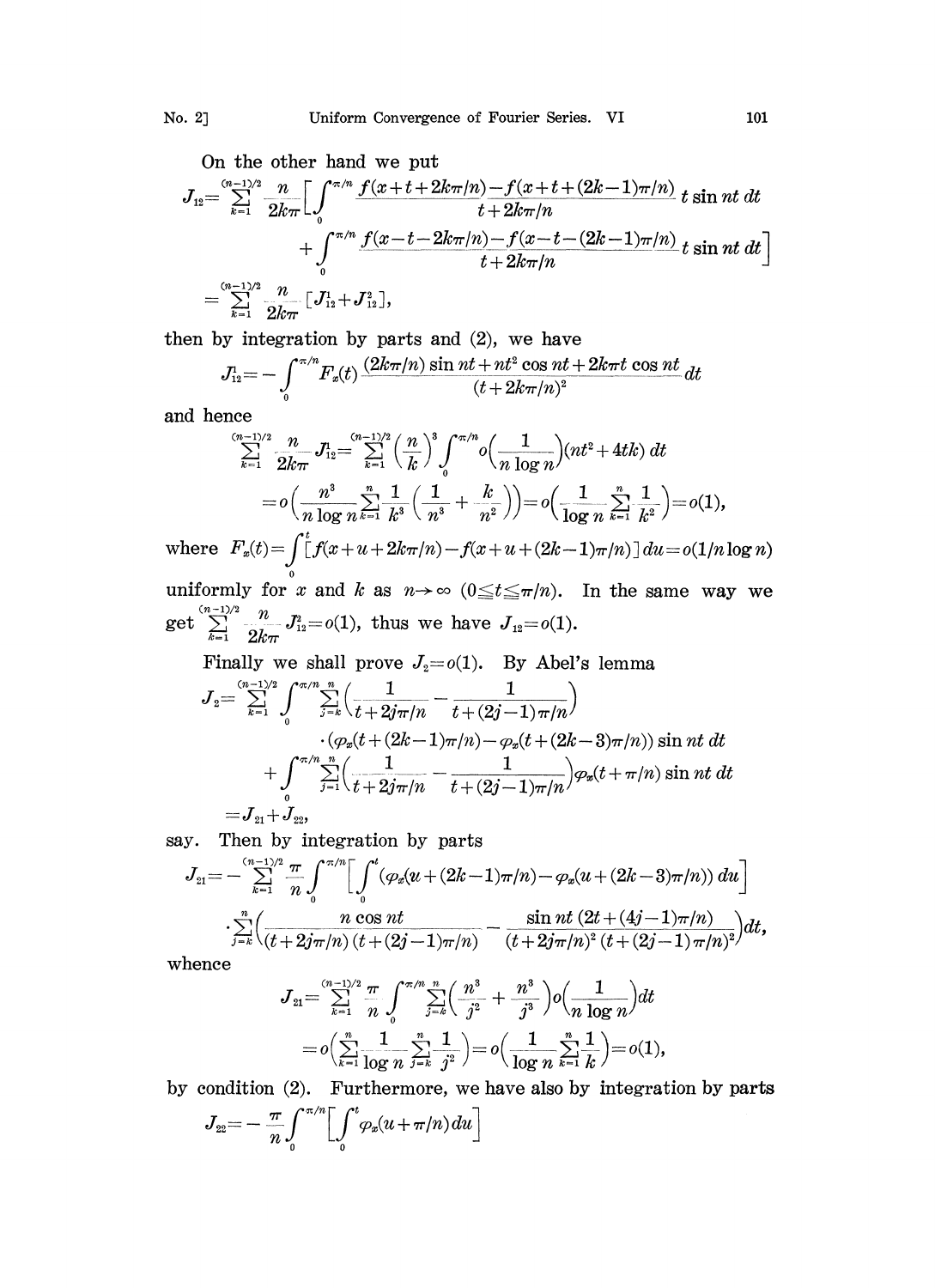M. SATÔ

$$
\sum_{j=1}^{n} \left( \frac{n \cos nt}{(t+2j\pi/n)(t+(2j-1)\pi/n)} - \frac{\sin nt (2t+(4j-1)\pi/n)}{(t+2j\pi/n)^2(t+(2j-1)\pi/n)^2} \right) dt
$$
  
and applying condition (1)  

$$
|J_{22}| \leq A \frac{1}{n} \sum_{j=1}^{n} \frac{n^3}{j^2} \int_{0}^{\pi/n} \left| \int_{0}^{t} [f(x+u+\pi/n)-f(x)] du + \int_{0}^{t} [f(x-u-\pi/n)-f(x)] du \right| dt
$$

$$
\leq An^2 \int_{0}^{\pi/n} \left| \left[ \int_{0}^{t+\pi/n} \int_{-\pi/n}^{\sigma/n} \int_{-\pi/n}^{0} + \int_{-\pi/n-t}^{0} (f(x+u)-f(x)) du \right| dt \right|
$$

$$
= o(1),
$$

where  $A$  is an absolute constant. Thus the theorem is proved.

7. We can prove the following theorems analogously as Theorems 3, 4 and 5.

**Theorem 8.** Let 
$$
0 < \alpha < 1
$$
. If  
\n(1) 
$$
\int_{0}^{|h|} (f(x+u)-f(x)) du = o(|h|), \text{ as } h \to 0,
$$

for a fixed  $x$ , and

$$
\frac{1}{h}\int\limits_0^h(f(t+u)-f(t-u))du = o\Big(1/\Big(\log\frac{1}{h}\Big)^a\Big), \quad as \quad h\!\to\! 0
$$

uniformly for all t, and further nth Fourier coefficients of  $f(t)$  are of order  $O(e^{(\log n)x}/n)$ , then the Fourier series of  $f(t)$  converges at x.

**Theorem 9.** Let  $\alpha > 1$ . If (1) holds and

$$
\frac{1}{h}\int\limits_0^h(f(t+u)-f(t-u))\,du\!=\!o\Big(1\Big/\Big(\log\log\frac{1}{h}\Big)^a\Big),\ \ as\ \ h\!\rightarrow\!0
$$

uniformly for all  $t$  and the nth Fourier coefficients of  $f(t)$  are of order  $O(e^{(\log \log n_e a}/n))$ , then the Fourier series of  $f(t)$  converges at x.

If  $\alpha=1$ , then the conclusion holds when  $O(e^{\log \log n})^d/n$  in the last condition is replaced by  $O((\log n)^{\tau}/n)$   $(\gamma > 0)$ .

Theorem 10. If  $(1)$  holds and

$$
\frac{1}{h}\int_{0}^{h}(f(t+u)-f(t-u)) du = o\Big(1/\psi\Big(\frac{1}{h}\Big)\Big), \quad \text{as } h \to 0
$$

uniformly for all t and if  $f(t)$  is of class  $\phi(n)$  then the Fourier series of  $f(t)$  converges at x, where  $\phi(n) = O(n)$ ,  $\psi(n) = \log (n\theta(n)/\phi(n))$ and  $\theta(n)$  are monotone increasing to infinity as  $n \rightarrow \infty$ .

8. R. Salem [1] proved the following theorem concerning the partial sum of Fourier series.

Theorem 11. If  $f(x)\in L$  and

$$
(1) \qquad \frac{1}{h} \int_0^h (f(t+u)-f(t-u))du = O\Big(1/\log\frac{1}{h}\Big), \text{ as } h \to 0
$$

uniformly for all t, then

 $(2)$  $|s_n(x)| < g(x)$   $(n=1, 2, \cdots)$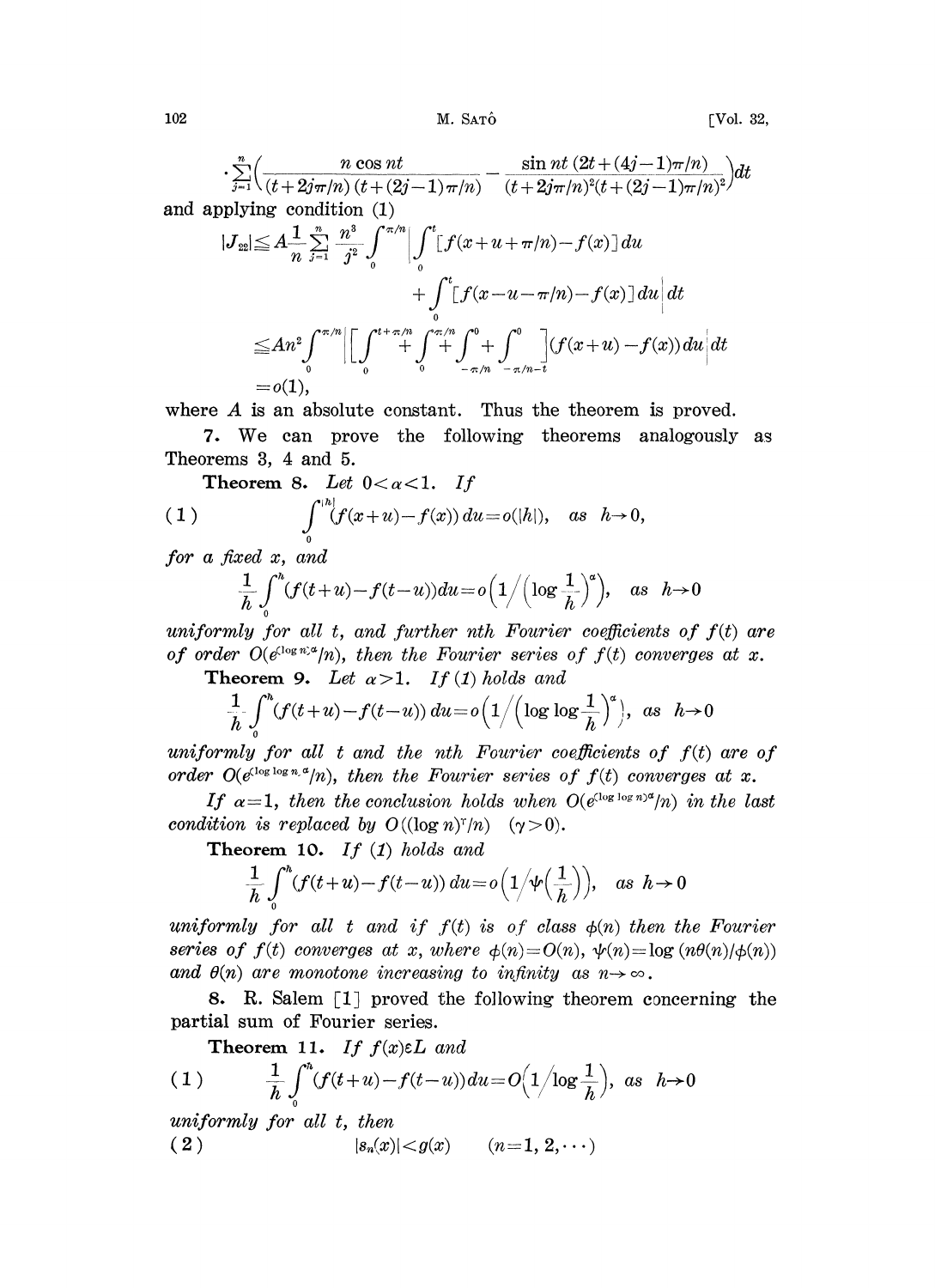where  $g(x)\in L^{\mu}$   $(0<\mu<1)$ .

Further if  $f(x)\in L^r$   $(r>1)$  and (1) holds then (2) is true for  $g(x)\in L^r$ , and if  $f(x) \log^+ |f(x)| \in L$  and (1) holds, then (2) is true for  $g(x) \in L$ .

From the proof of R. Salem, we can see that

$$
|s_n(x)| \leq A \max_{\alpha \leq x \leq \beta} \int_a^{\beta} |f(t)| dt + O(1),
$$

from which the above theorem is deduced by the maximal theorem [6]. We shall prove the following slight generalization by the method used above.

**Theorem 12.** If  $f(x) \in L$  and (1) holds, then (3) where  $|s_n(x)| \leq 16 \theta(x, f) + O(1),$ 

$$
\theta(x, f) = \max_{\alpha \le x \le \beta} \left| \frac{1}{\beta - \alpha} \int_a^{\beta} f(t) dt \right|.
$$
  
put  $\phi(t) - f(x + t) - f(x - t)$  and

Proof. We put 
$$
\phi_x(t) = f(x+t) - f(x-t)
$$
 and  
\n
$$
s_n(x) = \frac{1}{\pi} \int_0^{\pi} \phi_x(t) \frac{\sin nt}{t} dt + o(1) = \frac{1}{\pi} \Big[ \int_0^{\pi/n} + \int_{\pi/n}^{\pi} \Big] + o(1)
$$
\n
$$
= \frac{1}{\pi} [I + J] + o(1).
$$

Then by integration by parts

$$
I = \int_{0}^{\pi/n} \left( \frac{\sin nt}{t^2} - \frac{n \cos nt}{t} \right) \int_{0}^{t} \phi_x(u) \ du \ dt,
$$

hence we have

$$
|I| \leq 2n \int_0^{\pi/n} \left| \frac{1}{t} \int_0^t \phi_x(u) \, du \right| dt \leq 4n \, \theta(x, f) \int_0^{\pi/n} dt = 4\pi \, \theta(x, f).
$$

Hence it is sufficient to prove that  $J=O(1)+12\pi \theta(x, f)$ . As in the proof of Theorem 6 we get  $J_{11}=O(1)$ ,  $J_{12}=O(1)$  and  $J_{21}=O(1)$ . Thus it remains only to show that  $|J_{22}| \leq 12\pi \theta(x, f)$ . Integrating by parts we have

$$
J_{22} = -\frac{\pi}{n} \int_{0}^{\pi/n} \int_{0}^{t} \phi_x(u + \pi/n) \, du
$$
  

$$
\frac{\sum_{j=1}^{n} \left( \frac{n \cos nt}{(t + 2j\pi/n)(t + (2j-1)\pi/n)} - \frac{\sin nt (2t + (4j-1)\pi/n)}{(t + 2j\pi/n)^2 (t + (2j-1)\pi/n)^2} \right) dt
$$

,and hen

$$
|J_{22}| \leq \frac{\pi}{n} \sum_{j=1}^{n} \Biggl( \frac{n}{(2j-1)^2 \pi^2/n^2} - \frac{2}{(2j-1)^3 \pi^3/n^3} \Biggr) \int_0^{\pi/n} \Biggl| \int_0^t \phi_x(u+\pi/n) du \Biggr| dt
$$
  
\n
$$
\leq \frac{\pi}{n} \frac{n^3}{\pi^2} \sum_{j=1}^{n} \Biggl( \frac{1}{(2j-1)^2} + \frac{2}{(2j-1)^3 \pi} \Biggr) \int_0^{\pi/n} \Biggl| \int_0^t \phi_x(u+\pi/n) du \Biggr| dt
$$
  
\n
$$
\leq 6\pi \frac{n}{\pi} \theta(x,f) \sum_{j=1}^{n} \Biggl( \frac{1}{(2j-1)^2} + \frac{2}{(2j-1)^3 \pi} \Biggr) \int_0^{\pi/n} dt \leq 12\pi \theta(x,f).
$$
  
\nThus the result follows.

Thus the result follows.